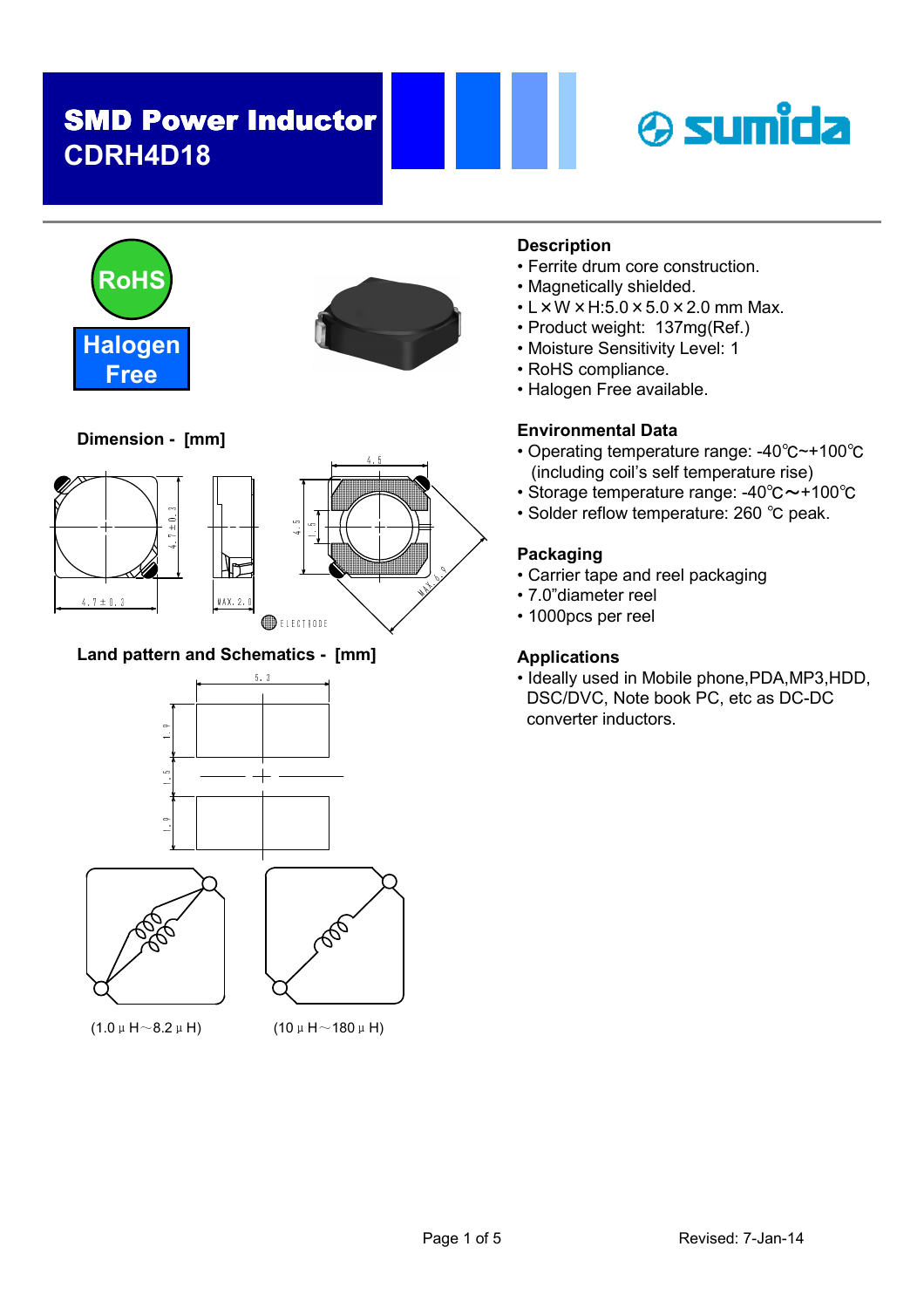Electrical Characteristics



| Part No.         | Stamp           | Inductance<br>$(\mu H)$<br>[within ] $\divideontimes$ 1 | $D.C.R.(\Omega)$<br>Max. (Typ.)<br>(at $20^{\circ}$ C) | <b>Rated Current</b><br>$(A) \times 2$ |
|------------------|-----------------|---------------------------------------------------------|--------------------------------------------------------|----------------------------------------|
| CDRH4D18NP-1R0NC | 1R0             | $1.0 \pm 30\%$                                          | 45m(35m)                                               | 1.72                                   |
| CDRH4D18NP-2R2NC | 2R2             | $2.2 \pm 30\%$                                          | 75m(58m)                                               | 1.32                                   |
| CDRH4D18NP-2R7NC | 2R7             | $2.7 \pm 30\%$                                          | 105m(80m)                                              | 1.28                                   |
| CDRH4D18NP-3R3NC | 3R3             | $3.3 \pm 30\%$                                          | 110m(85m)                                              | 1.04                                   |
| CDRH4D18NP-3R9NC | 3R9             | $3.9 \pm 30\%$                                          | 155m(120m)                                             | 0.88                                   |
| CDRH4D18NP-4R7NC | 4R7             | $4.7 \pm 30\%$                                          | 162m(125m)                                             | 0.84                                   |
| CDRH4D18NP-5R6NC | 5R6             | $5.6 \pm 30\%$                                          | 170m(130m)                                             | 0.80                                   |
| CDRH4D18NP-6R8NC | 6R <sub>8</sub> | $6.8 \pm 30\%$                                          | 200m(155m)                                             | 0.76                                   |
| CDRH4D18NP-8R2NC | 8R2             | $8.2 \pm 30\%$                                          | 245m (190m)                                            | 0.68                                   |
| CDRH4D18NP-100NC | 100             | $10 + 30%$                                              | 200m (148m)                                            | 0.61                                   |
| CDRH4D18NP-120NC | 120             | $12 \pm 30\%$                                           | 210m (156m)                                            | 0.56                                   |
| CDRH4D18NP-150NC | 150             | $15\pm30\%$                                             | 240m (178m)                                            | 0.50                                   |
| CDRH4D18NP-180NC | 180             | $18 + 30%$                                              | 338m (250m)                                            | 0.48                                   |
| CDRH4D18NP-220NC | 220             | $22 \pm 30 \%$                                          | 397m (294m)                                            | 0.41                                   |
| CDRH4D18NP-270NC | 270             | $27 + 30%$                                              | 441m (327m)                                            | 0.35                                   |
| CDRH4D18NP-330NC | 330             | $33 + 30%$                                              | 694m (514m)                                            | 0.32                                   |
| CDRH4D18NP-390NC | 390             | $39 + 30%$                                              | 709m (525m)                                            | 0.30                                   |
| CDRH4D18NP-470NC | 470             | $47 + 30%$                                              | 922m (683m)                                            | 0.28                                   |
| CDRH4D18NP-560NC | 560             | $56 \pm 30 \%$                                          | 1.08 (800m)                                            | 0.26                                   |
| CDRH4D18NP-680NC | 680             | $68 + 30%$                                              | 1.30(1.00)                                             | 0.24                                   |
| CDRH4D18NP-820NC | 820             | $82 \pm 30 \%$                                          | 1.56(1.20)                                             | 0.22                                   |
| CDRH4D18NP-101NC | 101             | $100 \pm 30 \%$                                         | 1.73(1.33)                                             | 0.20                                   |
| CDRH4D18NP-121NC | 121             | $120 \pm 30\%$                                          | 2.39(1.84)                                             | 0.18                                   |
| CDRH4D18NP-151NC | 151             | $150 \pm 30 \%$                                         | 2.67(2.05)                                             | 0.15                                   |
| CDRH4D18NP-181NC | 181             | $180 \pm 30\%$                                          | 4.00(3.05)                                             | 0.14                                   |

※1. Inductance measuring condition:  $1.0 \mu$  H  $\sim 8.2 \mu$  H at 7.96 MHz

 $10 \mu$  H  $\sim$  180  $\mu$  H at 100 kHz

 $%2.$  Rated current: The DC current at which the inductance decreases to 65% of its nominal value or when ∆t=40℃, whichever is lower (Ta=20℃).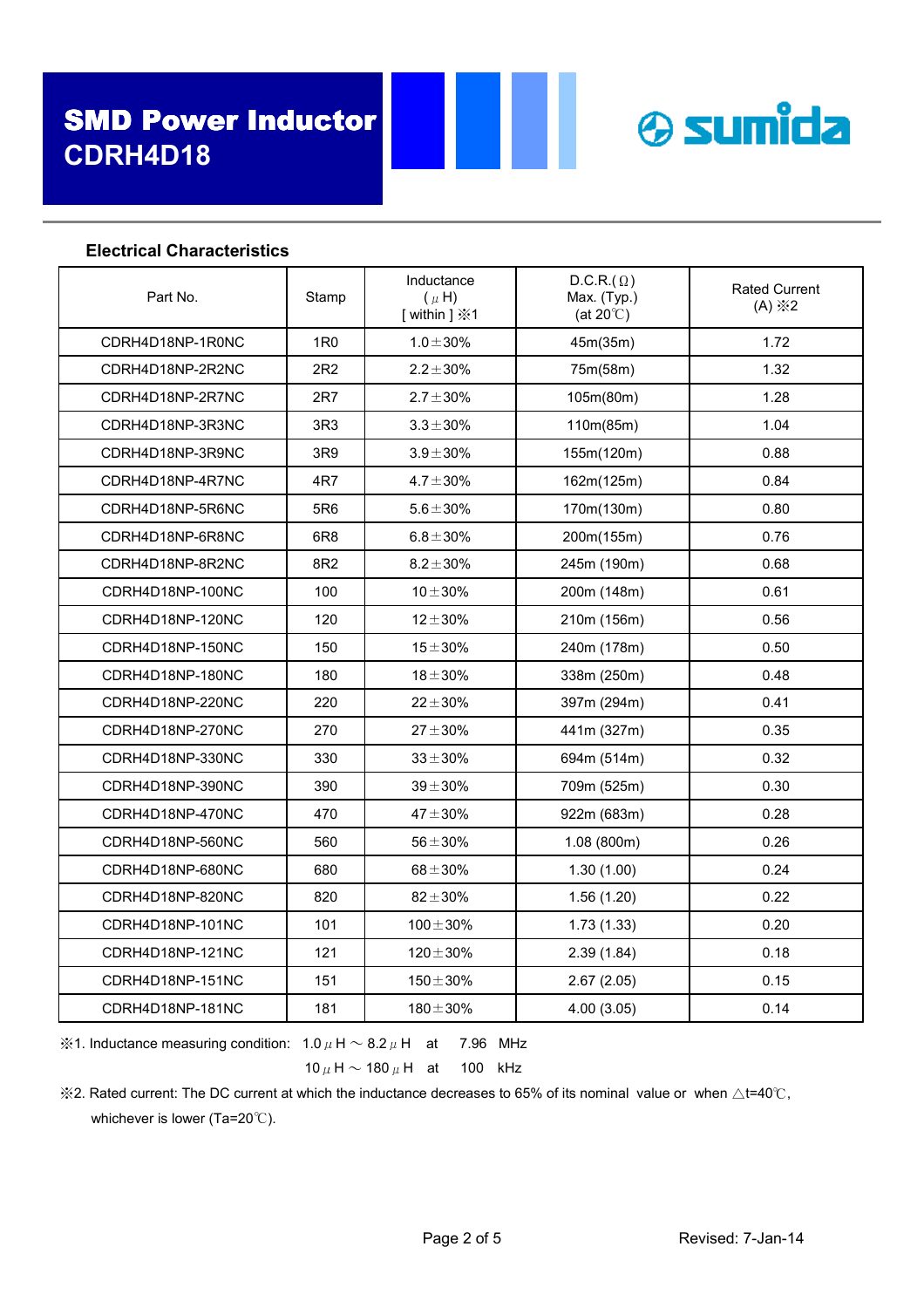



Page 3 of 5 Revised: 7-Jan-14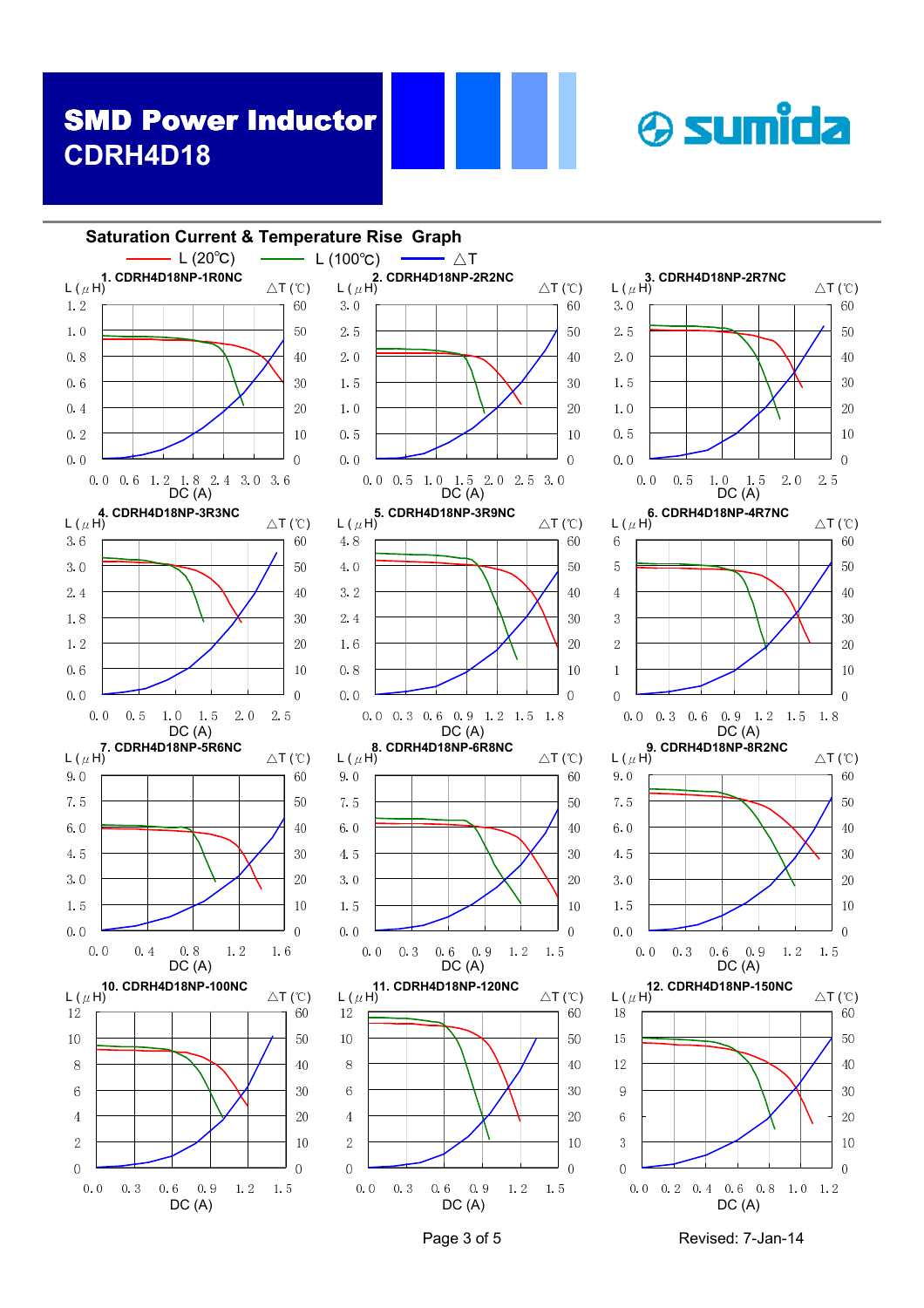